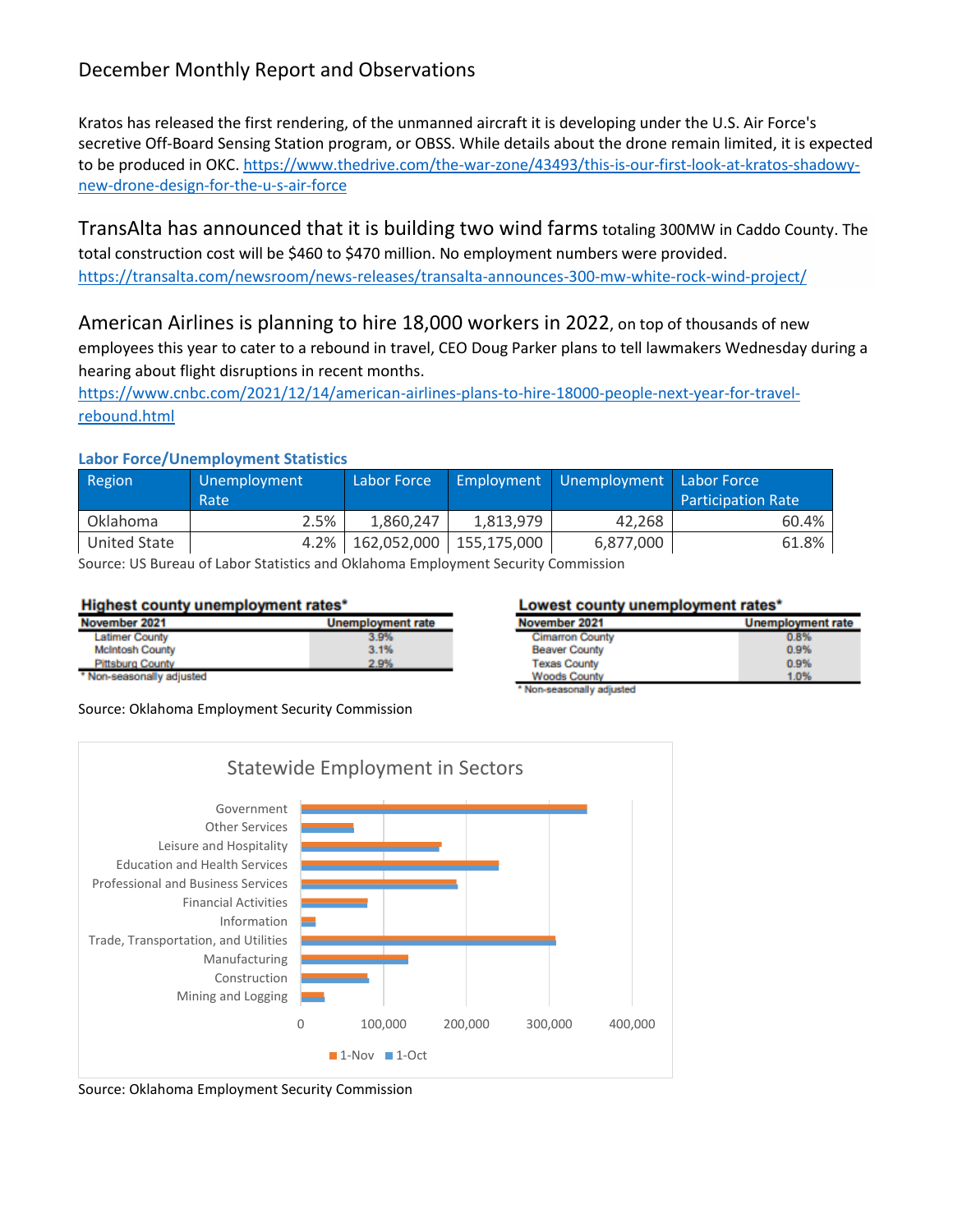# December Monthly Report and Observations

## If you have a job today, chances have never been better that you can keep it as long as you want.

New York (CNN Business) There's been a lot of attention to the ["Great Resignation,](http://www.cnn.com/2021/06/22/economy/job-shortage-workers/index.html)" the record number of people quitting their jobs amid the pandemic's upheavals. More than four million workers [quit their jobs](http://www.cnn.com/2021/10/12/economy/jolts-job-openings/index.html) every month from July through October, according to the latest available data from the US Labor Department. The number of employees voluntarily walking out the door has never topped that mark before.

But what isn't getting as much attention is the other end of that spectrum: firings and layoffs have essentially ground to a halt.

<https://www.cnn.com/2021/12/12/economy/jobs-firings-layoffs/index.html>

Working 9 to 5? 'Out of Office' author says maybe it's time to rethink that <https://www.npr.org/2021/12/13/1062991645/out-of-office-author-ann-helen-petersen>

#### Update on Enable Midstream Sales

[https://www.oklahoman.com/story/business/energy-resource/2021/12/03/enable-midstream-partners-acquired](https://www.oklahoman.com/story/business/energy-resource/2021/12/03/enable-midstream-partners-acquired-texas-company/8844732002/)[texas-company/8844732002/](https://www.oklahoman.com/story/business/energy-resource/2021/12/03/enable-midstream-partners-acquired-texas-company/8844732002/)

What's the energy industry's outlook in 2022?

That depends on COVID, OPEC, Biden and more.

[Jack Money](https://www.oklahoman.com/staff/4228556001/jack-money/) Oklahoman

Oklahoma's recently re-energized oil and gas industry appears poised to grow more during the coming year after passing through 18 months of financial and regulatory challenges.

[https://www.oklahoman.com/story/business/energy-resource/2021/12/28/oklahoma-oil-gas-energy-industry](https://www.oklahoman.com/story/business/energy-resource/2021/12/28/oklahoma-oil-gas-energy-industry-poised-grow-2022-experts-say/8859755002/)[poised-grow-2022-experts-say/8859755002/](https://www.oklahoman.com/story/business/energy-resource/2021/12/28/oklahoma-oil-gas-energy-industry-poised-grow-2022-experts-say/8859755002/)

#### The \$768.2 billion defense bill includes a 2.7% pay raise

It includes both military service members and civilian Defense Department employees. Oklahoma has 58,800 military and civilian DOD employees.

#### Moore Norman Technology Center is doing CDL Testing.

Including occasional Saturdays. They also provide a Test Prep course.

Truck Driver Shortage Is a Long-Term Problem, Labor Secretary <https://www.youtube.com/watch?v=4uOU4ei2RT8> <https://www.businessinsider.com/truckers-offered-luxury-truck-stops-bonuses-perks-battle-for-drivers-2021-12> <https://newyork.cbslocal.com/2021/12/15/truck-driver-shortage/>

(See truck driver postings on the chart on page 6.)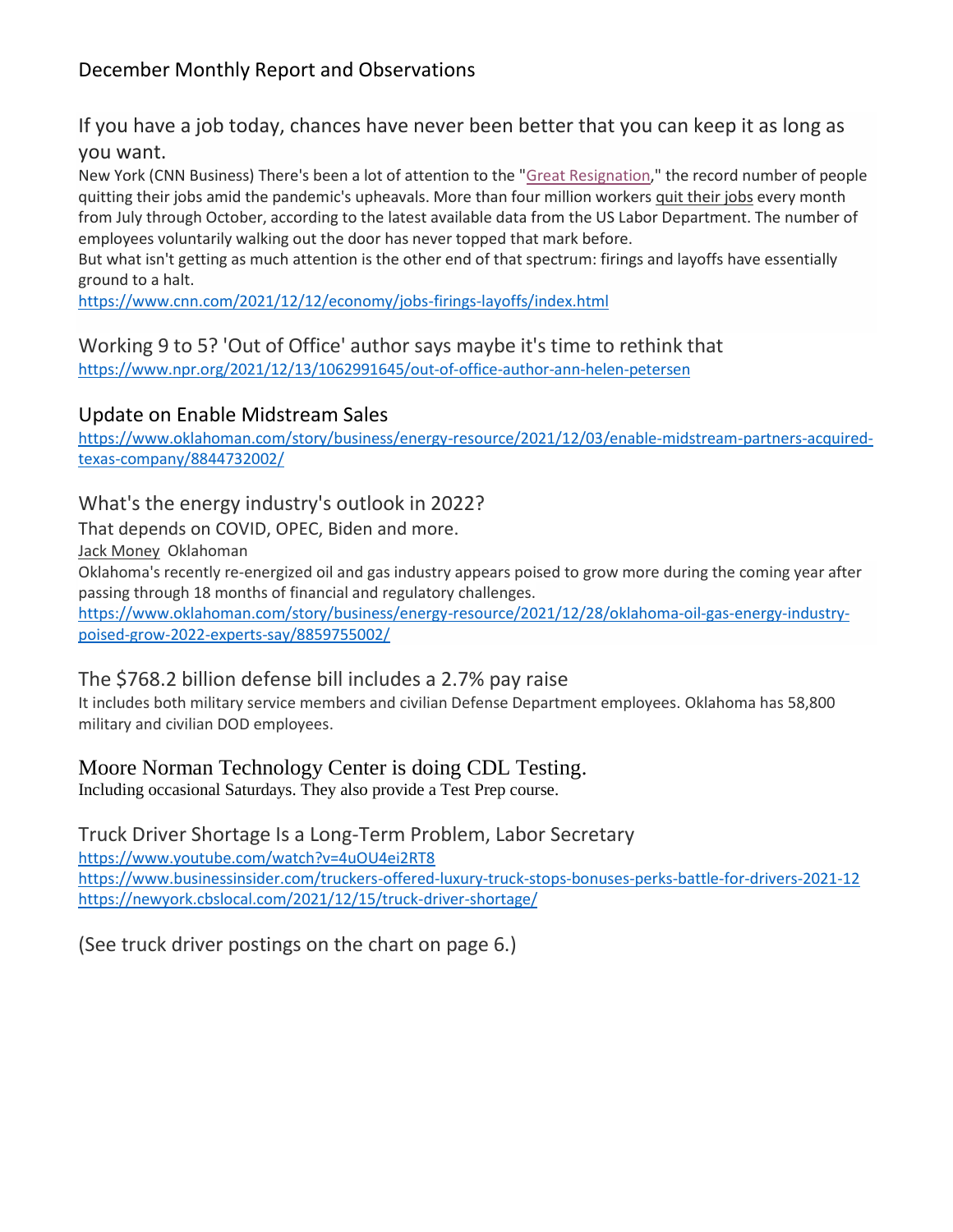# Boomers Early Retirement

New York (CNN Business) One of the more insidious myths making the rounds this year was that young people didn't want to work because they were getting by just fine on government aid. People had too much money, went the narrative from a handful of politicians and pundits.

Only trouble is, [the numbers don't back it up.](https://www.cnn.com/2021/12/15/economy/labor-force-retirement-great-resignation/index.html)

Here's the thing: Early retirement — whether forced by the pandemic or made possible otherwise — is having a huge impact on the labor market. And data show that retiring boomers, far more than "lazy" millennials, are the biggest force behind the labor shortage.

<https://www.cnn.com/2021/12/18/business/labor-shortage-boomers-millennials-nightcap/index.html>

# It's not a high unemployment problem for business, it's a shortage of workers

New York (CNN Business) Twenty-one months into the pandemic, America is no longer struggling with an astronomically high unemployment rate. Instead, its big problem remains a [shortage of workers.](https://www.cnn.com/2021/12/20/politics/biden-labor-shortage/index.html) That makes it hard for businesses to [keep up with rampant demand.](https://www.cnn.com/2021/12/08/economy/job-openings-quits-october/index.html) Economists worry how long it will take for people on the sidelines to come back into the workforce.

For much of the pandemic, economists agreed that [child care challenges](https://www.cnn.com/2021/05/27/economy/retail-workers-child-care-best-buy/index.html) and worries about the virus were keeping people from returning to the labor market. But recently, it has become clear that there is another dynamic at work here: [early retirement.](https://www.cnn.com/2021/12/15/economy/labor-force-retirement-great-resignation/index.html)

<https://www.cnn.com/2021/12/25/economy/labor-shortage-early-retirement-charts/index.html>

# Hobby Lobby Stores, Inc., announced that it is raising its minimum full-time hourly wage to \$18.50 effective January 1, 2022.

In 2009, Hobby Lobby was one of the first retailers to establish a nationwide minimum hourly wage well above the federal minimum wage, and has since raised its minimum wage twelve times over the last thirteen years. In 2014, Hobby Lobby raised its full-time minimum hourly wage to \$15, well before it became a trend with other retailers. "We have a long track record of taking care of our employees," said Hobby Lobby founder and CEO, David Green. "In 1998, we made the decision to close our stores on Sundays, and at 8:00 p.m. the rest of the week, to provide employees time for rest, family, and worship. We've also worked hard over the years to provide the best pay and benefits in retail, which has allowed us to attract and retain an outstanding group of associates to serve our devoted customers."

<https://newsroom.hobbylobby.com/articles/hobby-lobby-raises-minimum-wage-to-18-50/>

# More than half of U.S. states will raise their minimum wage in 2022, but employers are hiking pay faster

A tight labor market resulted in many companies, ranging from banks to retailers to pizzerias, hiking wages for hourly workers to attract and retain staff. This year marked the first time that the average wage of restaurant and supermarket workers rose above \$15 an hour, according to the Bureau of Labor Statistics.

Wages and salaries increased 4.2% for the 12 months ended in September 2021, the BLS found.

Other employers have surpassed the \$15 benchmark already. Amazon has paid its workforce at least \$15 an hour since 2018 and began offering new hires an average of \$18 an hour this September. Costco raised its minimum wage to \$17 an hour in October. Full-time employees of crafting retailer Hobby Lobby will earn at least \$18.50 an hour starting Jan. 1. T-Mobile is paying its 75,000-person workforce at least \$20 an hour. And Bank of America has pledged to pay hourly workers \$25 an hour by 2025. All of the above companies have a larger number of workers in Oklahoma.

[https://www.cnbc.com/2021/12/29/minimum-wage-employers-moving-faster-than-states-to-raise-hourly](https://www.cnbc.com/2021/12/29/minimum-wage-employers-moving-faster-than-states-to-raise-hourly-pay.html)[pay.html](https://www.cnbc.com/2021/12/29/minimum-wage-employers-moving-faster-than-states-to-raise-hourly-pay.html)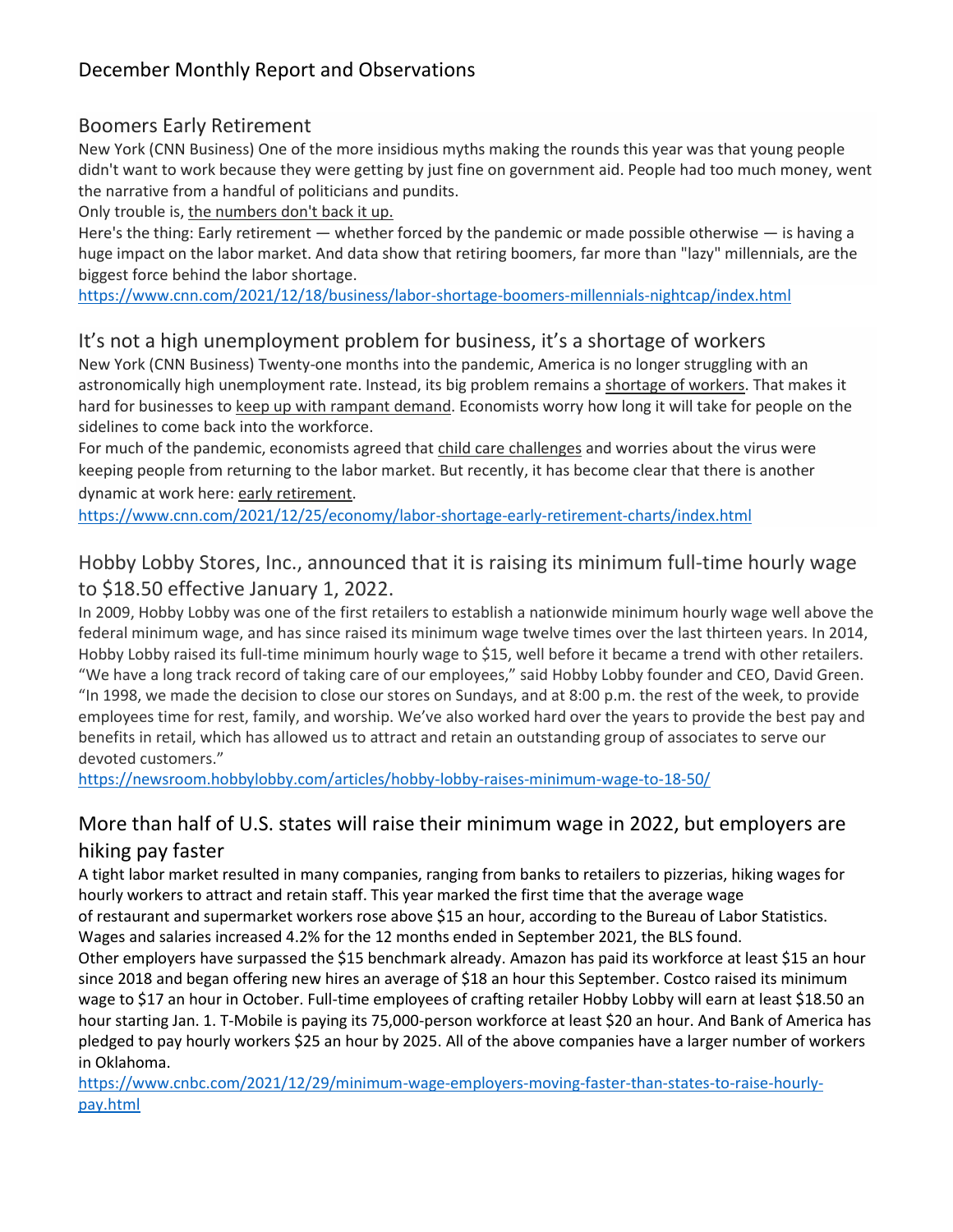

Chart 3. Average weekly wages by county in Oklahoma, second quarter 2021

### Where Americans Are Moving — and Why They Really Are Doing It

It's true that some cities have been losing population, but it's not because of a mass exodus to escape the coronavirus. Don't look for a lot of moving vans heading from Brooklyn to Mayberry.

[https://www.governing.com/assessments/where-americans-are-moving-and-why-they-really-are-doing-](https://www.governing.com/assessments/where-americans-are-moving-and-why-they-really-are-doing-it.html?utm_campaign=Newsletter%20-%20GOV%20-%20Daily&utm_medium=email&_hsmi=198409211&_hsenc=p2ANqtz-_3KlD4wtMzh3J99MFfM05vFJOr8EFxTYjs_SR1FrfU6jcxBmpEfVeP54PpyVWes14b6GFPEURNiOF_nbVXMWngWKaG8A&utm_content=198409211&utm_source=hs_email)

[it.html?utm\\_campaign=Newsletter%20-%20GOV%20-](https://www.governing.com/assessments/where-americans-are-moving-and-why-they-really-are-doing-it.html?utm_campaign=Newsletter%20-%20GOV%20-%20Daily&utm_medium=email&_hsmi=198409211&_hsenc=p2ANqtz-_3KlD4wtMzh3J99MFfM05vFJOr8EFxTYjs_SR1FrfU6jcxBmpEfVeP54PpyVWes14b6GFPEURNiOF_nbVXMWngWKaG8A&utm_content=198409211&utm_source=hs_email)

[%20Daily&utm\\_medium=email&\\_hsmi=198409211&\\_hsenc=p2ANqtz-](https://www.governing.com/assessments/where-americans-are-moving-and-why-they-really-are-doing-it.html?utm_campaign=Newsletter%20-%20GOV%20-%20Daily&utm_medium=email&_hsmi=198409211&_hsenc=p2ANqtz-_3KlD4wtMzh3J99MFfM05vFJOr8EFxTYjs_SR1FrfU6jcxBmpEfVeP54PpyVWes14b6GFPEURNiOF_nbVXMWngWKaG8A&utm_content=198409211&utm_source=hs_email)

3KlD4wtMzh3J99MFfM05vFJOr8EFxTYjs\_SR1FrfU6jcxBmpEfVeP54PpyVWes14b6GFPEURNiOF\_nbVXMWngWKaG [8A&utm\\_content=198409211&utm\\_source=hs\\_email](https://www.governing.com/assessments/where-americans-are-moving-and-why-they-really-are-doing-it.html?utm_campaign=Newsletter%20-%20GOV%20-%20Daily&utm_medium=email&_hsmi=198409211&_hsenc=p2ANqtz-_3KlD4wtMzh3J99MFfM05vFJOr8EFxTYjs_SR1FrfU6jcxBmpEfVeP54PpyVWes14b6GFPEURNiOF_nbVXMWngWKaG8A&utm_content=198409211&utm_source=hs_email)

## Renewed Shortage of Chips

With the new lockdowns Samsung and Micron warn they may disrupt memory chip manufacturing. Micron's DRAM memory chip line is particularly affected.

#### Unique Oklahoma Postings Trend

This displays the most recent 30 days available.



Source: EMSI-economicmodeling.com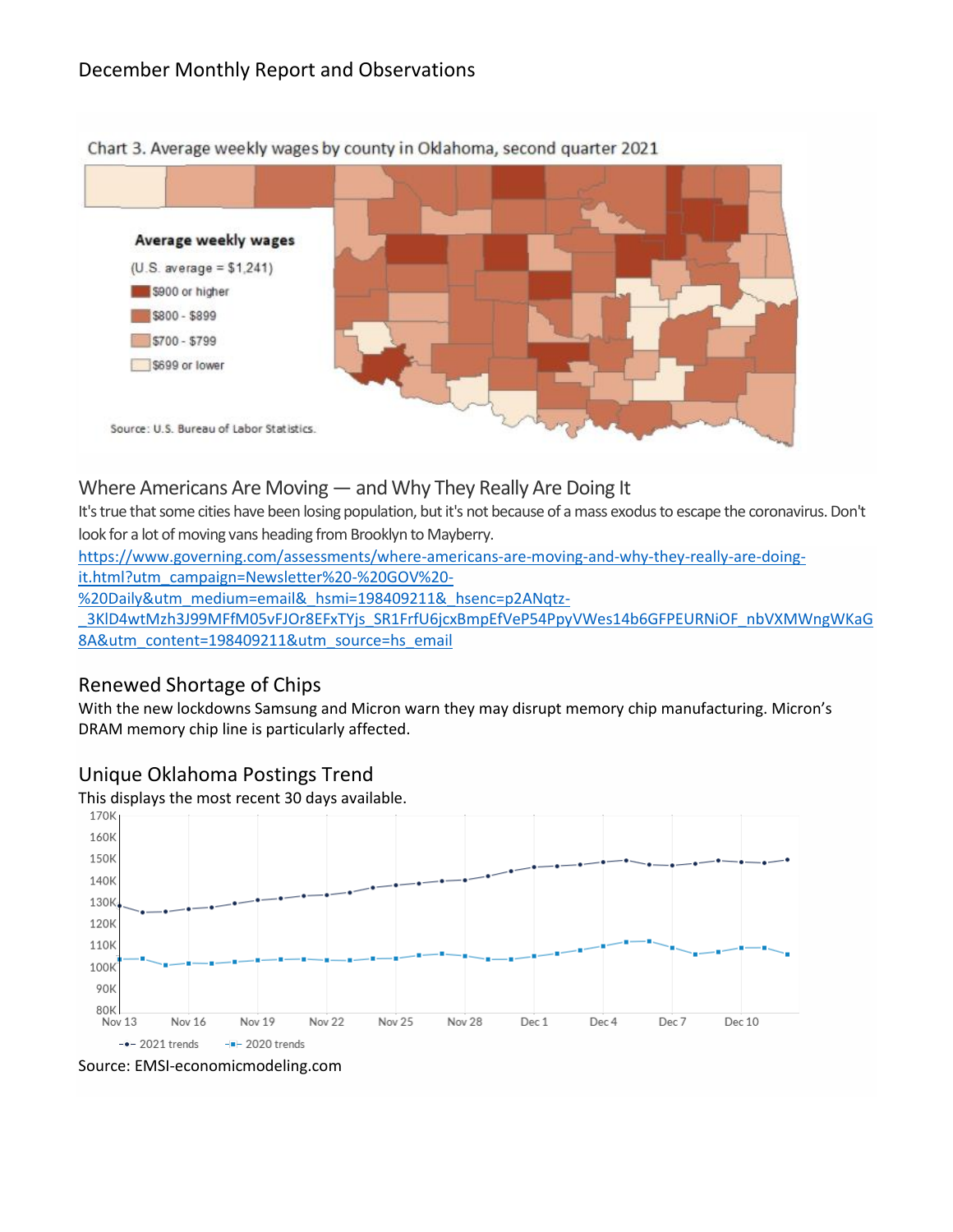## December Monthly Report and Observations

# Top Hard Skills in Postings November 2020 to November 2021<br>Top Hard Skills





 $\bullet$ 

...

Source: EMSI-economicmodeling.com

# Top Posting Sources November 2020 to November 2021<br>Top Posting Sources

| Postings on Website (Nov 2020 - Nov 2021)<br>Website |  |         |
|------------------------------------------------------|--|---------|
| Okjobmatch.com                                       |  | 114,429 |
| Glassdoor.com                                        |  | 112,489 |
| Dejobs.org                                           |  | 96,641  |
| Nexxt.com                                            |  | 96,349  |
| Entrylevelcrossing.com                               |  | 95,185  |
| Physicaltherapycrossing.com                          |  | 83,735  |
| Usacares.org                                         |  | 76,958  |
| Employmentcrossing.com                               |  | 70,001  |
| Bebee.com                                            |  | 69,643  |
| Snagajob.com                                         |  | 61,390  |

Source: EMSI-economicmodeling.com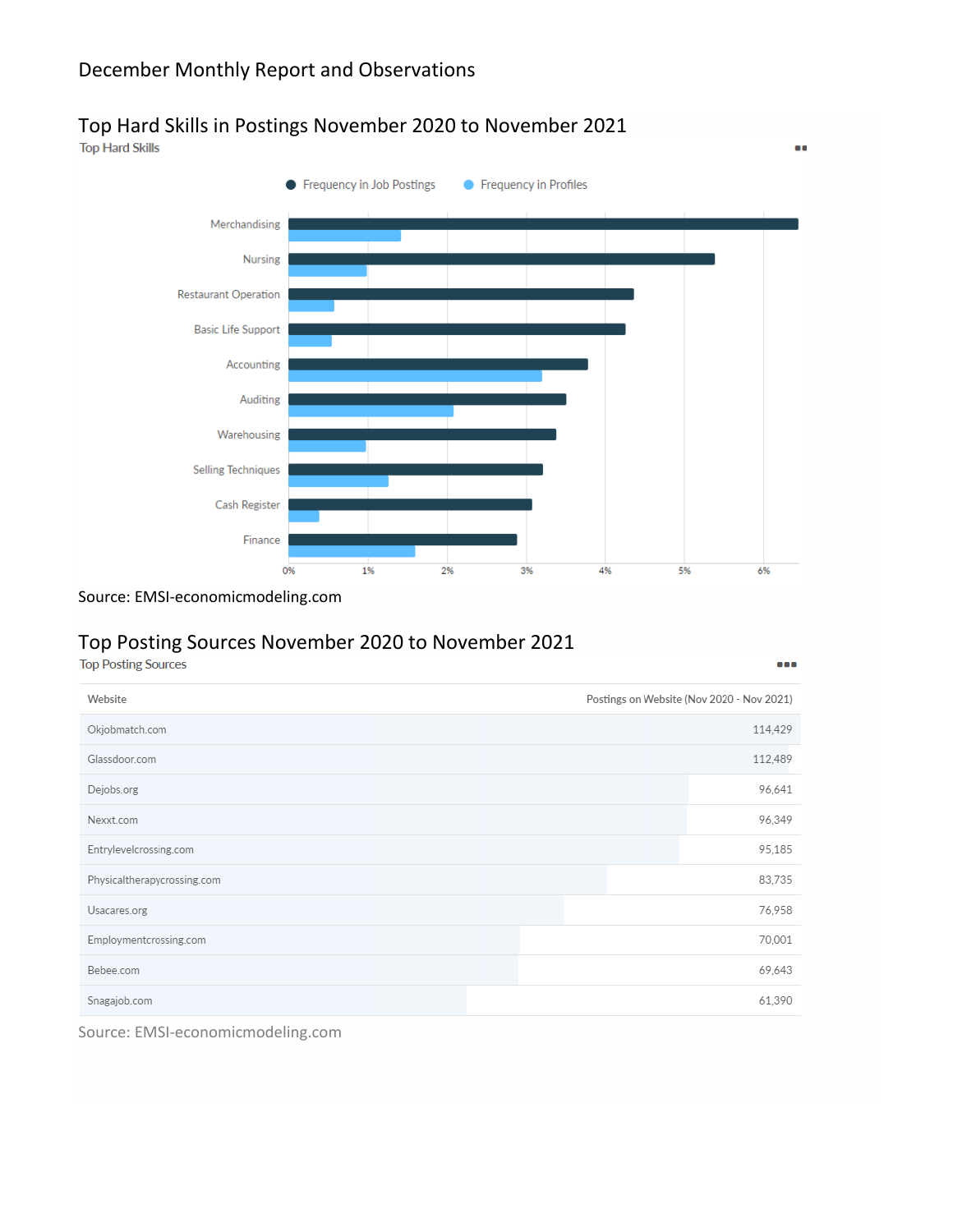# Top Qualifications in Job Postings November 2020 to November 2021

| <b>Top Qualifications</b>                                   | 888                         |
|-------------------------------------------------------------|-----------------------------|
| Qualification                                               | Postings with Qualification |
| Commercial Driver's License (CDL)                           | 92,966                      |
| Licensed Practical Nurse                                    | 16,213                      |
| Certified Nursing Assistant                                 | 12,249                      |
| Security Clearance                                          | 9,753                       |
| Bachelor Of Science in Nursing (BSN)                        | 6,980                       |
| Hazmat Endorsement                                          | 6,403                       |
| Secret Clearance                                            | 5.789                       |
| Licensed Vocational Nurses                                  | 5.355                       |
| Master Of Business Administration (MBA)                     | 5.047                       |
| Bachelor Of Science in Business                             | 4.725                       |
| Doubles Endorsement                                         | 4.664                       |
| Transportation Worker Identification Credential (TWIC) Card | 4.515                       |
| Food Handler's Card                                         | 4.198                       |
| Tanker Endorsement                                          | 4,172                       |
| Associate Degree In Nursing                                 | 3,475                       |
| Licensed Clinical Social Worker (LCSW)                      | 3,313                       |
| Project Management Professional Certification               | 2,816                       |
| Nurse Practitioner                                          | 2,779                       |
| Licensed Professional Counselor (LPC)                       | 2.724                       |
| Automotive Service Excellence (ASE) Certification           | 2,655                       |

Source: EMSI-economicmodeling.com

#### Job Postings Regional Breakdown

|  |  | Unique Postings (Nov 2021)<br>MSA |        |
|--|--|-----------------------------------|--------|
|  |  | Oklahoma City, OK                 | 73,147 |
|  |  | Tulsa, OK                         | 48,812 |
|  |  | Lawton, OK                        | 7,099  |
|  |  | Enid, OK                          | 4,257  |
|  |  | Stillwater, OK                    | 4,256  |

Source: EMSI-economicmodeling.com